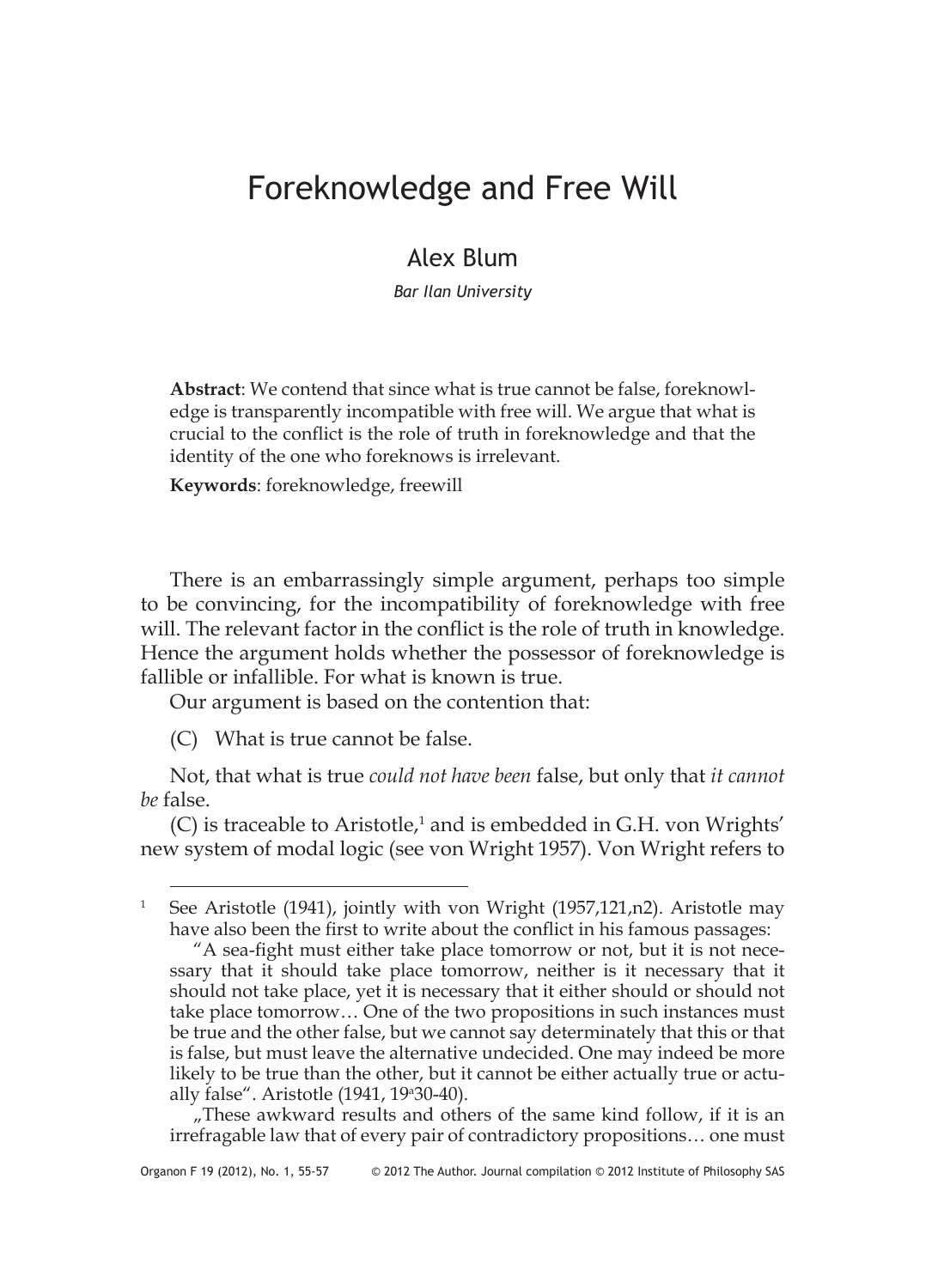it as "a truth of the logic of relative modalities".<sup>2</sup> By holding (C) we contend, that if it would be possible for a proposition to be true while false, it would then be possible for a proposition to be both true and false.

We may motivate the thesis by considering that while Socrates could have been alive while dead he cannot be alive while dead. An unarticulated (C) may be at the root of the discomfort felt in holding on to both free will and foreknowledge. And this holds true whether the conflict is felt in a theological or scientific setting.<sup>3</sup> What perhaps is surprising, and never or hardly felt, is that the very same conflict holds between a friend's foreknowledge and even one's own self foreknowledge and free will.

But if what is true cannot be false, then the argument for the incompatibility of free will with foreknowledge in any setting is transparently sound. For if it is true that Bill will raise his hand then it cannot be that Bill will not raise his hand, otherwise it would be possible for Bill while his hand is raised not to have his hand raised. Hence if it is foreknown that Bill will raise his hand then it cannot be that his hand will not be raised.

The dominant role of truth in the felt conflict is most probably overlooked<sup>4</sup> for while we may be wary of an infallible being's predictions about our future, we have no such fear when it is made by a friend, even if the friend's predictions turn out to be true. And we may attribute our weariness to the infallibility of the infallible being, which our friend of course lacks. But the infallibility of the infallible being guarantees only that what he believes cannot be otherwise, that is, that it is actually true, not that it could not have been otherwise.<sup>5</sup> The trouble is in the truth of the prediction, and not in the proficiency of the predictor.

be true and the other false… that all that is or takes place is the outcome of necessity." Aristotle (1941, Ch. 9,18b:27-32).

<sup>&</sup>lt;sup>2</sup> He writes: "I would understand Aristotle's thought thus: relative to the hypothesis (supposition) that it is true, a proposition *cannot* be but true (is necessarily true). Thus *not*: if a proposition is true, then it is (absolutely) necessary. But: if a proposition is *true*, it is *self-necessary*" (von Wright 1957,122).

<sup>&</sup>lt;sup>3</sup> Pike (1970) and Rowe (1978) are excellent for the conflict in a theological setting while Van Inwagen's "Consequence Argument" is the classical demonstration of the conflict in science; van Inwagen (1983, 93-95). Blum (2003) goes further.

<sup>&</sup>lt;sup>4</sup> As is the case with Westphal (2011).

<sup>5</sup> For example, Pike (1970, 56, 59-60).